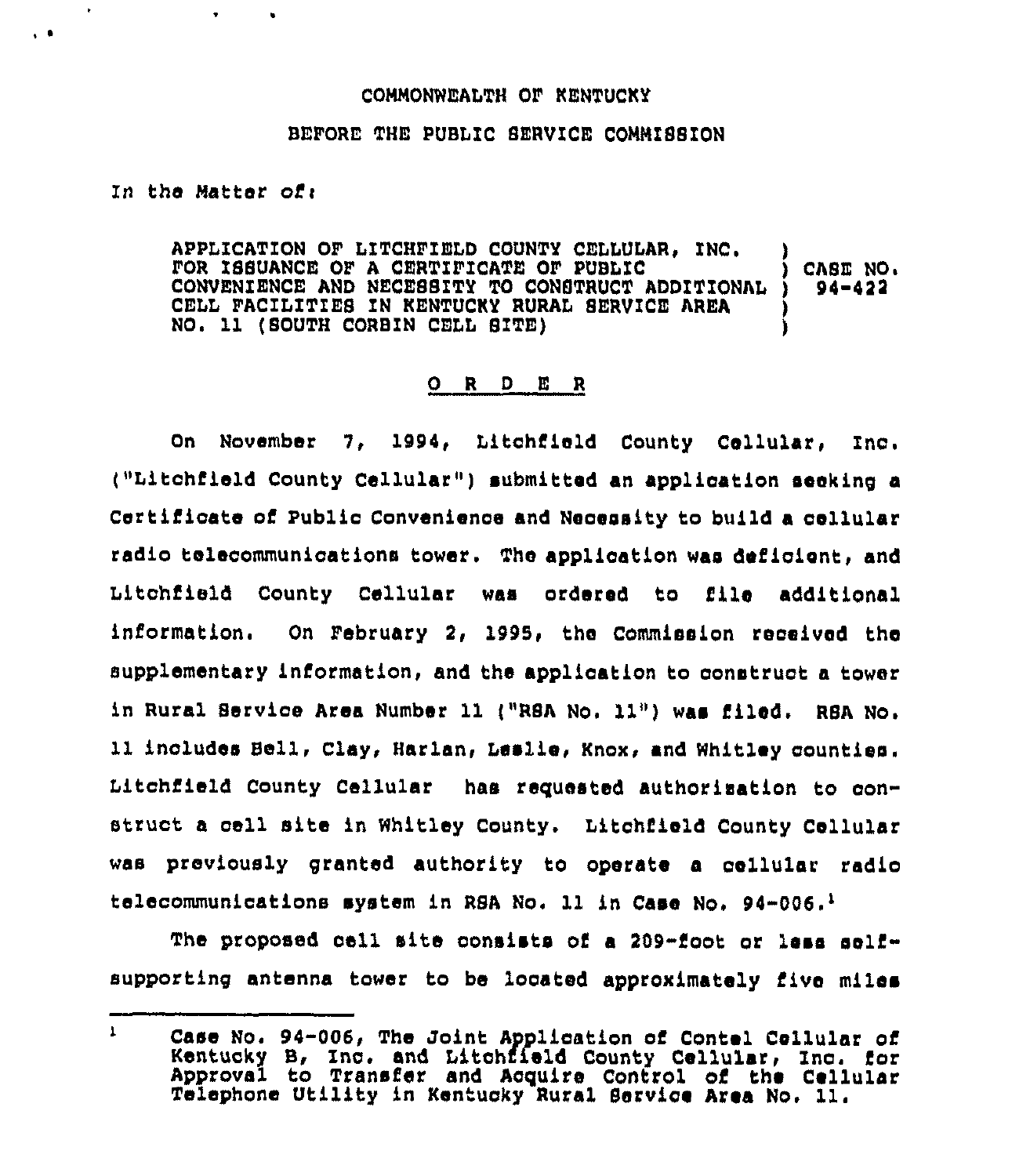south of Corbin on a ridge crest approximately 1,42 miles south of the intersection of U. S. Highway 25W and Interstate 75 in Corbin, Whitley County, Kentucky ("the Corbin coll sito"). Tho coordinates for the Corbin cell site are North Latitude 36° 53' 50.31" by West Longitude 84° 07' 52.76".

Litchfield County Cellular hae providod information regarding the structure of the tower, safety measures, and antenna design criteria for the Corbin cell oite. Based upon the application, tho design cf the tower and foundation appears to moot the criteria of the Building Officials and Code Administrators International, Inc. National Building Code with reference to earthquakes, winds, and tornadoes.

Pursuant to KRS 100.324(l), the Corbin coll oito'o construction is exempt from local soning ordinances. Litchfield County Cellular has filed applications with tho Federal Aviation Administration ("PAA"), and, the Kentucky Airport Boning Commission ("KAEC") seeking approval for tho construction and operation cf tho Corbin cell site. litchfield County Cellular has rocoivod approval from the FAA, while the KAZC application is still pending.

Litchfield County Cellular has filed noticos vorifying that each person who owns property or who resides within 500 foot of tho Corbin cell mite has been notified of the pending construction. The notice solicited any comments and informed the proporty owners or residents of their right to intervene. To date, no intervention requests have been received.

$$
-2 -
$$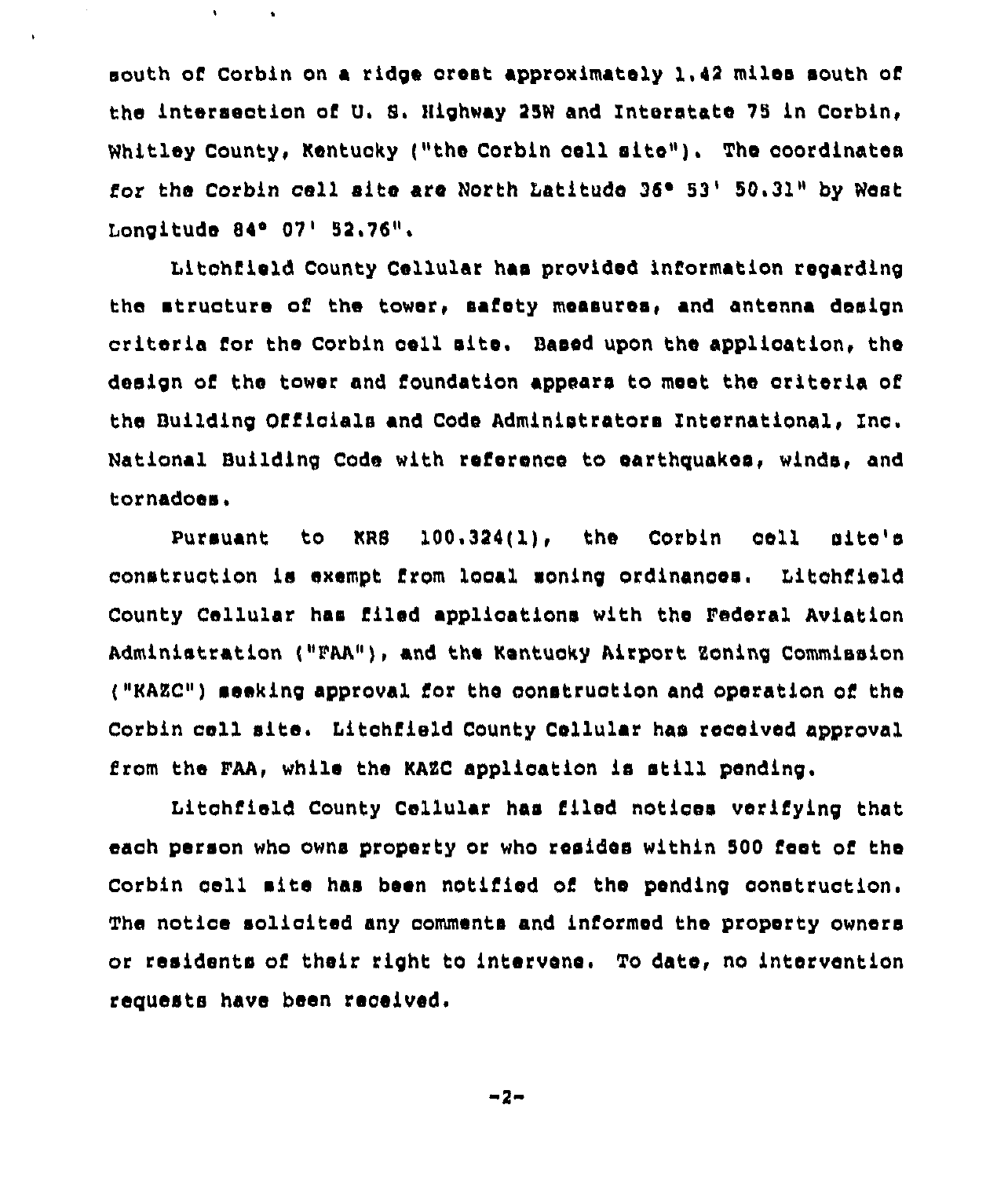Pursuant to KRS 278.280, the Commission is reguired to determine proper practices to be observed when it finds, upon complaint or on its own motion, that the facilities of any utility sub)ect to its jurisdiction are unreasonable, unsafe, improper, or insufficient. To assist the Commission in its efforts to comply with this mandate, Litchfield County Cellular should notify the Commission if it does not use this antenna tower to provide cellular radio telecommunications services in the manner set out in its application and this Order. Upon receipt of such notice, the Commission may, on its own motion, institute proceedings to consider the proper practices, including removal of the unused antenna tower, which should be observed by Iitchfield County Cellular.

The Commission, having considered the evidence of record and being otherwise sufficiently advised, finds that Litchfield County Cellular should be granted a Certificate of Public Convenience and Necessity to construct and operate the Corbin cell site in RSA No. 11 under its previously approved tariff.

IT IS THEREPORE ORDERED thatt

 $\bullet$ 

1. Litchfield County Cellular be and it hereby is granted <sup>a</sup> Certificate of Public Convenience and Necessity to construct and operate the Corbin cell site.

2. Litchfield County Cellular shall file a copy of the final decision regarding its pending KAZC application for this cell site construction within 10 days of receiving this decision.

$$
-3 -
$$